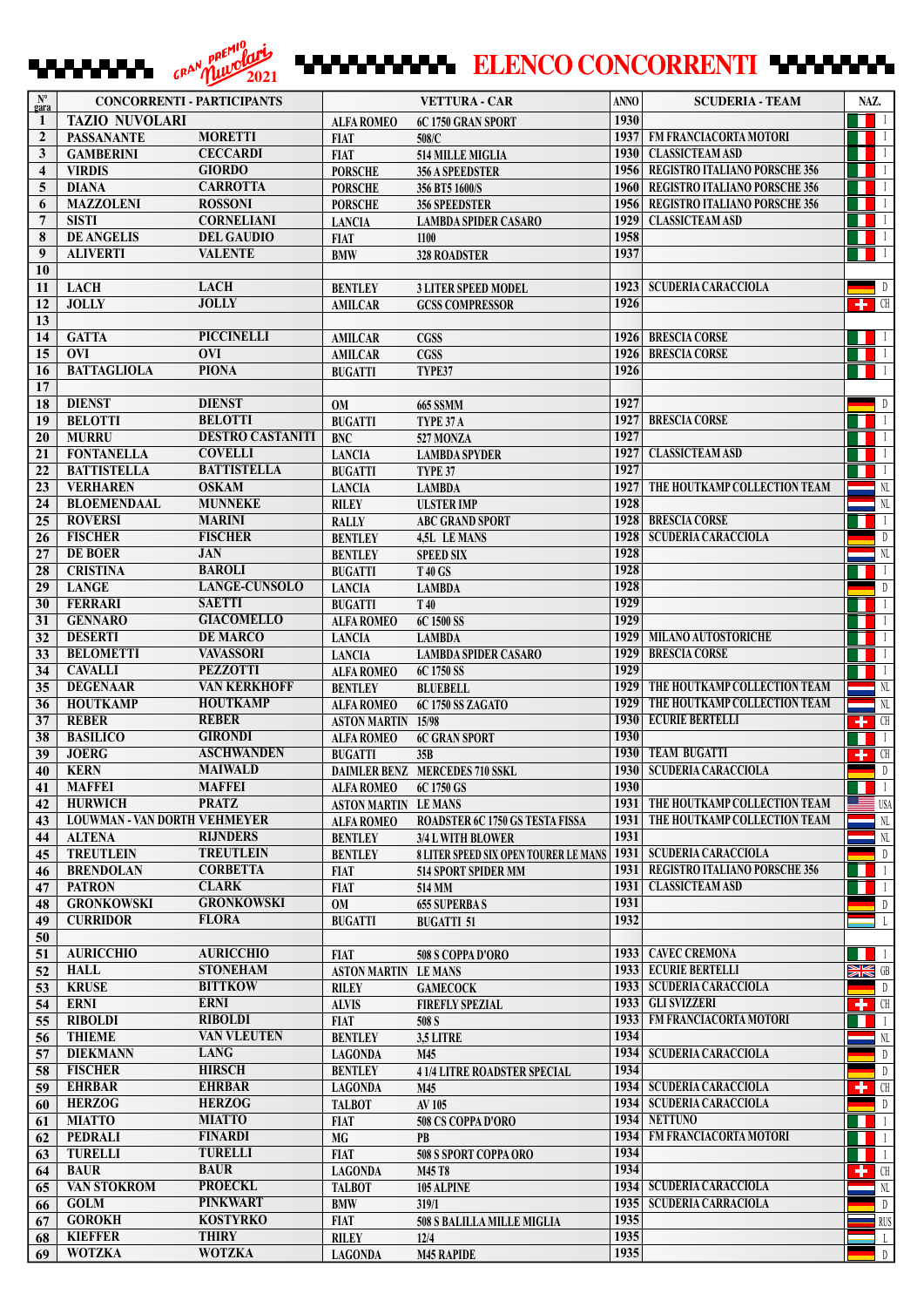| $N^{\circ}$<br>gara     | <b>CONCORRENTI - PARTICIPANTS</b>  |                             | <b>VETTURA - CAR</b>            |                                           | <b>ANNO</b>  | <b>SCUDERIA - TEAM</b>            | NAZ.         |                                                                                                                                                                                                                                                                                                                                                                                                                                                           |
|-------------------------|------------------------------------|-----------------------------|---------------------------------|-------------------------------------------|--------------|-----------------------------------|--------------|-----------------------------------------------------------------------------------------------------------------------------------------------------------------------------------------------------------------------------------------------------------------------------------------------------------------------------------------------------------------------------------------------------------------------------------------------------------|
| 70<br>71                | <b>PETER</b>                       | PETER-BIEHL                 | <b>BMW</b>                      | 328                                       | 1936         | <b>SCUDERIA CARRACIOLA</b>        |              | $\overline{D}$                                                                                                                                                                                                                                                                                                                                                                                                                                            |
| 72                      | <b>MIDDLETON</b>                   | <b>MIDDLETON</b>            | <b>ASTON MARTIN</b>             | <b>SPEED MODEL</b>                        | 1936         | <b>ECURIE BERTELLI</b>            | <b>SK</b> OR |                                                                                                                                                                                                                                                                                                                                                                                                                                                           |
| 73                      | <b>FEYRER</b>                      | <b>BURGER</b>               | <b>LAGONDA</b>                  | LG45                                      | 1936         |                                   |              | $\n  D\n$                                                                                                                                                                                                                                                                                                                                                                                                                                                 |
| 74                      | <b>GIRO</b>                        | <b>LANULFI</b>              | <b>FIAT</b>                     | 508S BERLINETTA AERODINAMICA MM           | 1936         | <b>GIRO CLASSICO</b>              | H            | $\blacksquare$                                                                                                                                                                                                                                                                                                                                                                                                                                            |
| 75                      | <b>LOETSCHER</b>                   | <b>BURRI</b>                | <b>SINGER</b>                   | <b>SPORT 1.5 LITRE LE MANS</b>            | 1936         | <b>GLI SVIZZERI</b>               |              | $\begin{array}{ c c c c }\n\hline\n\textbf{--} & \textbf{--} & \textbf{--} \\ \hline\n\textbf{--} & \textbf{--} & \textbf{--} & \textbf{--} \\ \hline\n\textbf{--} & \textbf{--} & \textbf{--} & \textbf{--} \\ \hline\n\textbf{--} & \textbf{--} & \textbf{--} & \textbf{--} \\ \hline\n\textbf{--} & \textbf{--} & \textbf{--} & \textbf{--} \\ \hline\n\textbf{--} & \textbf{--} & \textbf{--} & \textbf{--} \\ \hline\n\textbf{--} & \textbf{--} & \$ |
| 76                      | <b>CRISTIANO</b>                   | <b>TOSI</b>                 | MG                              | TA                                        | 1936         | <b>BRESCIA CORSE</b>              | 11           | $\blacksquare$                                                                                                                                                                                                                                                                                                                                                                                                                                            |
| 77                      | <b>VILLA</b>                       | <b>ABELLO</b>               | <b>DELAHAYE</b>                 | 135 SC                                    | 1936         |                                   |              | $\begin{array}{ c c c }\n\hline\n\hline\n\end{array}$ CH                                                                                                                                                                                                                                                                                                                                                                                                  |
| 78                      | <b>BRUNK</b>                       | <b>SCHAUFELBERGER</b>       | <b>RILEY</b>                    | <b>PRESTON</b>                            | 1937         |                                   |              | D                                                                                                                                                                                                                                                                                                                                                                                                                                                         |
| 79                      | <b>QUESTER</b>                     | <b>SCHOTT</b>               | <b>BMW</b>                      | 328                                       | 1937         |                                   |              | A                                                                                                                                                                                                                                                                                                                                                                                                                                                         |
| 80                      | <b>LECHNER</b>                     | KÜRMEIER-LECHNER            | <b>BENTLEY</b>                  | <b>DERBY SPORT SPECIAL</b>                | 1937         |                                   |              | D                                                                                                                                                                                                                                                                                                                                                                                                                                                         |
| $\overline{\bf 81}$     | <b>POST</b>                        | <b>VERMEULEN</b>            | <b>LAGONDA</b>                  | LG45                                      | 1937         |                                   |              | $\overline{B}$                                                                                                                                                                                                                                                                                                                                                                                                                                            |
| 82                      | <b>FRY</b>                         | <b>BLAKEMORE</b>            | <b>ASTON MARTIN</b>             | <b>SPEED MODEL</b>                        | 1937         | <b>ECURIE BERTELLI</b>            | M            |                                                                                                                                                                                                                                                                                                                                                                                                                                                           |
| 83                      | DE VOS                             | <b>MARIËNS</b>              | <b>LAGONDA</b>                  | <b>LG45 LE MANS</b>                       | 1937         |                                   |              | $\mathbf{B}$                                                                                                                                                                                                                                                                                                                                                                                                                                              |
| 84                      | <b>SALA</b>                        | <b>CIOFFI</b>               | <b>LANCIA</b>                   | <b>APRILIA</b>                            | 1937         | <b>EMMEBI 70</b>                  | H            | $\Box$                                                                                                                                                                                                                                                                                                                                                                                                                                                    |
| 85                      | <b>BELLINI</b>                     | <b>TIBERTI</b>              | <b>FIAT</b>                     | 508C                                      | 1937         |                                   |              | <b>THEFT</b>                                                                                                                                                                                                                                                                                                                                                                                                                                              |
| 86                      | <b>VAN DYCK</b>                    | <b>SMEETS</b>               | <b>JAGUAR</b>                   | <b>SS100</b>                              | 1937         |                                   |              | $\blacksquare$ B                                                                                                                                                                                                                                                                                                                                                                                                                                          |
| 87                      | <b>SAVOIA</b>                      | <b>SAVOIA</b>               | <b>ALFA ROMEO</b>               | 6C 2300B MILLE MIGLIA                     | 1937         | SCUDERIA TAZIO NUVOLARI ITALIA    |              | $\Box$                                                                                                                                                                                                                                                                                                                                                                                                                                                    |
| 88                      | <b>MUSFELD</b>                     | <b>SELG</b>                 | <b>SS 100</b>                   | 3.5 L JAGUAR                              | 1938         |                                   |              | $\left  \begin{array}{cc} \text{H} & \text{H} \\ \text{H} & \text{H} \end{array} \right $                                                                                                                                                                                                                                                                                                                                                                 |
| 89<br>90                | <b>BERTOLI</b>                     | <b>GAMBA</b>                | <b>FIAT</b>                     | <b>BALILLA 508</b>                        | 1938         | FM FRANCIACORTA MOTORI            |              | $\Box$                                                                                                                                                                                                                                                                                                                                                                                                                                                    |
| 91                      | <b>FACCHINI</b>                    | <b>OLIVETTI</b>             | <b>BMW</b>                      | 328                                       | 1938         | AMAMS TAZIO NUVOLARI              |              |                                                                                                                                                                                                                                                                                                                                                                                                                                                           |
| 92                      | <b>GOTTGENS</b>                    | <b>KISTEMAKER</b>           | <b>BMW</b>                      | 327/28 SPORTCOUPE                         | 1939         | THE HOUTKAMP COLLECTION TEAM      |              | NL                                                                                                                                                                                                                                                                                                                                                                                                                                                        |
| $\overline{93}$         | <b>LARA</b>                        | <b>GAVIGLIO</b>             | <b>MG</b>                       | TB                                        | 1939         | TARTARUGA INTERNATIONAL           |              | $\equiv$ URY                                                                                                                                                                                                                                                                                                                                                                                                                                              |
| 94                      | <b>ACEVEDO</b>                     | <b>SAENZ</b>                | <b>MG</b>                       | T <sub>B</sub>                            | 1939         | TARTARUGA INTERNATIONAL           | $\bullet$    | ARG                                                                                                                                                                                                                                                                                                                                                                                                                                                       |
| 95                      | <b>MAYER</b>                       | <b>MAYER</b>                | ARMSTRONG SIDDELEY 16 HP SPORTS |                                           | 1939         | SCUDERIA CARACCIOLA               |              | D                                                                                                                                                                                                                                                                                                                                                                                                                                                         |
| 96                      | <b>VESCO</b>                       | <b>BACCI</b>                | <b>BMW</b>                      | 328                                       | 1939         | TEAM VILLA TRASQUA                |              | $\Box$                                                                                                                                                                                                                                                                                                                                                                                                                                                    |
| 97                      | <b>GRUMELLI</b>                    | <b>BONA</b>                 | <b>MG</b>                       | TB                                        | 1939         | <b>BRESCIA CORSE</b>              |              | $\mathbf{I}$                                                                                                                                                                                                                                                                                                                                                                                                                                              |
| 98                      | LUI                                | <b>VICCHI</b>               | <b>LANCIA</b>                   | APRILIA 1350                              | 1939         | <b>CLASSICTEAM ASD</b>            |              | $\Box$                                                                                                                                                                                                                                                                                                                                                                                                                                                    |
| 99                      | <b>MOCERI</b>                      | <b>PIZZUTO</b>              | <b>FIAT</b>                     | 508C                                      | 1939         |                                   | ш            | $\Box$                                                                                                                                                                                                                                                                                                                                                                                                                                                    |
| <b>100</b>              | <b>ZANZOTTERA</b>                  | <b>DE BERNARDI</b>          | <b>FIAT</b>                     | 508 C                                     | 1939         |                                   |              | <b>THEFT</b>                                                                                                                                                                                                                                                                                                                                                                                                                                              |
| <b>101</b>              | <b>CARENZI</b>                     | <b>CARENZI</b>              | <b>FIAT</b>                     | <b>BARCHETTA 1100S</b>                    | 1946         | <b>SCUDERIA CASTELLOTTI</b>       |              | $\tilde{I}$                                                                                                                                                                                                                                                                                                                                                                                                                                               |
| 102                     | <b>RETO</b>                        | <b>RETO</b>                 | MG                              | TC                                        | 1947         | <b>SCUDERIA CARRICOLA</b>         |              | $\begin{array}{ c c c }\n\hline\n\textbf{L} & \textbf{C}\textbf{H}\n\end{array}$                                                                                                                                                                                                                                                                                                                                                                          |
| 103                     | <b>BERTAZZA</b>                    | <b>FUSELLI</b>              | <b>FIAT</b>                     | STELLA ALPINA MONVISO                     | 1947         | <b>CLUB OROBICO BERGAMO CORSE</b> | 11           | $\Box$                                                                                                                                                                                                                                                                                                                                                                                                                                                    |
| <b>104</b>              | <b>AMIDEI</b>                      | <b>MALAGOLI</b>             | <b>JAGUAR</b>                   | <b>XK120 OTS</b>                          | 1949         | SCUDERIA INTERNAZIONALE           | H            | $\mathbf{I}$                                                                                                                                                                                                                                                                                                                                                                                                                                              |
| 105                     | <b>GROENEWEGEN</b>                 | <b>MEEWIS</b>               | <b>MASERATI</b>                 | A6 1500                                   | 1949         | THE HOUTKAMP COLLECTION TEAM      |              | $\Box$                                                                                                                                                                                                                                                                                                                                                                                                                                                    |
| <b>106</b>              | <b>HUG</b>                         | <b>HUG</b>                  | <b>HEALEY</b>                   | <b>WESTLAND</b>                           | 1950         |                                   |              | $\begin{array}{ c c c }\n\hline\n\textbf{+} & \textbf{CH} \n\end{array}$                                                                                                                                                                                                                                                                                                                                                                                  |
| <b>107</b>              | <b>DEFARES</b>                     | <b>STRUYCKEN</b>            | <b>CISITALIA</b>                | 202 B CABRIOLET                           | 1950         |                                   |              | NL                                                                                                                                                                                                                                                                                                                                                                                                                                                        |
| <b>108</b>              | <b>MUSSETTO</b>                    | <b>MUSSETTO</b>             | <b>JAGUAR</b>                   | XK120 OTS ALLOY                           | 1950         |                                   |              | $\Box$                                                                                                                                                                                                                                                                                                                                                                                                                                                    |
| 109<br>$\overline{110}$ | <b>GIRONDI</b>                     | <b>SANTARPIA</b>            | <b>JAGUAR</b>                   | <b>XK120</b>                              | 1950         |                                   |              | $\perp$                                                                                                                                                                                                                                                                                                                                                                                                                                                   |
| $\overline{111}$        | <b>HUENIKEN</b>                    | <b>ALBERT</b>               | <b>NASH HEALEY</b>              |                                           | 1952         |                                   |              | $\left  \cdot \right $ CH                                                                                                                                                                                                                                                                                                                                                                                                                                 |
| <b>112</b>              | <b>PIESCH</b>                      | <b>LINHARDT</b>             | <b>JAGUAR</b>                   | PININFARINA ROADSTER<br>XK 120 C - C-TYPE | 1952         |                                   |              | $\mathbb{D}$                                                                                                                                                                                                                                                                                                                                                                                                                                              |
| 113                     | <b>GEITNER</b>                     | <b>BIELLA</b>               | <b>LANCIA</b>                   | <b>AURELIA B21</b>                        | 1952         |                                   |              | D                                                                                                                                                                                                                                                                                                                                                                                                                                                         |
| 114                     | <b>HAASE</b>                       | <b>HAASE</b>                | <b>JAGUAR</b>                   | XK 120                                    | 1952         | <b>SCUDERIA INTERNAZIONALE</b>    |              | D                                                                                                                                                                                                                                                                                                                                                                                                                                                         |
| 115                     | <b>BECCALOSSI</b>                  | <b>MARCHIONI</b>            | <b>LANCIA</b>                   | <b>AURELIA B20</b>                        | 1952         |                                   | Ш            | $\perp$                                                                                                                                                                                                                                                                                                                                                                                                                                                   |
| 116                     | <b>BORDI</b>                       | <b>BARDELLI</b>             | <b>SIATA</b>                    | <b>DAINA GRAN SPORT 1500</b>              | 1952         |                                   | . .          | $\Box$                                                                                                                                                                                                                                                                                                                                                                                                                                                    |
| 117                     | <b>COMINI</b>                      | <b>COMINI</b>               | <b>ALVIS</b>                    | <b>SPORT COMPRESSOR</b>                   | 1952         |                                   | H            | $\Box$                                                                                                                                                                                                                                                                                                                                                                                                                                                    |
| 118                     | <b>MORBIO</b>                      | <b>RINALDI</b>              | <b>JAGUAR</b>                   | <b>XK120 OTS</b>                          | 1952         |                                   | w            | $\mathbf{I}$                                                                                                                                                                                                                                                                                                                                                                                                                                              |
| 119                     | BRENNINKMEIJER BRENNINKMEIJER      |                             | <b>BRISTOL</b>                  | 403                                       | 1953         |                                   |              | $\leftarrow$ CH                                                                                                                                                                                                                                                                                                                                                                                                                                           |
| 120                     | <b>MONSCHEIN</b>                   | <b>WUNDERLICH</b>           | <b>JAGUAR</b>                   | <b>XK120 OTS</b>                          | 1953         |                                   |              | $\n  D\n$                                                                                                                                                                                                                                                                                                                                                                                                                                                 |
| 121                     | <b>KING</b>                        | <b>WEHR</b>                 | <b>SUNBEAM</b>                  | <b>ALPINE MARK I</b>                      | 1953         |                                   |              | D                                                                                                                                                                                                                                                                                                                                                                                                                                                         |
| <b>122</b>              | <b>PRESTEL</b>                     | <b>VON HEUßT-BLÖßT</b>      | <b>MERCEDES</b>                 | <b>300S ROADSTER</b>                      | 1953         | <b>SCUDERIA CARACCIOLA</b>        |              | $\n  D\n$                                                                                                                                                                                                                                                                                                                                                                                                                                                 |
| $123$                   | <b>POLOTTI</b>                     | <b>BAIGUERA</b>             | <b>JAGUAR</b>                   | XK120 OTS SE                              | 1953         |                                   |              | $\perp$                                                                                                                                                                                                                                                                                                                                                                                                                                                   |
| 124                     | <b>HERINGA</b>                     | <b>HERINGA</b>              | <b>JAGUAR</b>                   | <b>XK120</b>                              | 1953         |                                   |              | $\rm NL$                                                                                                                                                                                                                                                                                                                                                                                                                                                  |
| $\overline{125}$        | <b>STEHLE</b>                      | <b>MOSEL</b>                | <b>FERRARI</b>                  | 375 MM PININFARINA SPYDER                 | 1953         |                                   |              | $\mathbb{D}$                                                                                                                                                                                                                                                                                                                                                                                                                                              |
| 126                     | <b>VAN ESCH</b>                    | <b>CORET</b>                | <b>TRIUMPH</b>                  | TR2 SPORTS 20                             | 1953         | THE HOUTKAMP COLLECTION TEAM      |              | NL                                                                                                                                                                                                                                                                                                                                                                                                                                                        |
| 127<br>128              | <b>DE GROOT</b><br><b>HENRICHS</b> | DE GROOT<br><b>WEICHSER</b> | <b>JAGUAR</b>                   | <b>XK 120 OTS SE</b>                      | 1954<br>1954 | THE HOUTKAMP COLLECTION TEAM      |              | NL                                                                                                                                                                                                                                                                                                                                                                                                                                                        |
| <b>129</b>              | <b>OLTHOF</b>                      | <b>OLTHOF</b>               | <b>JAGUAR</b>                   | <b>XK 140 SE OTS</b>                      | 1954         |                                   |              | D                                                                                                                                                                                                                                                                                                                                                                                                                                                         |
| <b>130</b>              |                                    |                             | <b>JAGUAR</b>                   | <b>XK 120 OTS SE</b>                      |              | THE HOUTKAMP COLLECTION TEAM      |              | N <sub>L</sub>                                                                                                                                                                                                                                                                                                                                                                                                                                            |
| 131                     | <b>JANSSENS</b>                    | <b>ROGIEST</b>              | <b>JAGUAR</b>                   | <b>XK 120 OTS SE</b>                      | 1954         | THE HOUTKAMP COLLECTION TEAM      |              | B                                                                                                                                                                                                                                                                                                                                                                                                                                                         |
| $\boxed{132}$           | <b>NEMEC</b>                       | <b>BOTAY</b>                | <b>JAGUAR</b>                   | <b>XK 140 SE OTS</b>                      | 1954         |                                   |              | A                                                                                                                                                                                                                                                                                                                                                                                                                                                         |
| <b>133</b>              | <b>DEPRE</b>                       | <b>TAILLIEU</b>             | <b>JAGUAR</b>                   | <b>XK120</b>                              | 1954         | THE HOUTKAMP COLLECTION TEAM      |              | $\overline{B}$                                                                                                                                                                                                                                                                                                                                                                                                                                            |
| 134                     | <b>GALFIONE</b>                    | <b>LEBED</b>                | <b>TRIUMPH</b>                  | TRII                                      | 1954         | TARTARUGA INTERNATIONAL           |              | URY                                                                                                                                                                                                                                                                                                                                                                                                                                                       |
| $\overline{135}$        | <b>MORASSUTTI</b>                  | <b>VIOLA</b>                | <b>LANCIA</b>                   | <b>AURELIA B 20 GT</b>                    | 1954         | VETERAN CAR CLUB PADOVA           |              |                                                                                                                                                                                                                                                                                                                                                                                                                                                           |
| 136                     | <b>ILIOHAN</b>                     | <b>ILIOHAN</b>              | <b>ALFA ROMEO</b>               | 1900 SS ZAGATO                            | 1954         |                                   |              | USA                                                                                                                                                                                                                                                                                                                                                                                                                                                       |
| 137                     | <b>LANDERL</b>                     | LUGSTEINERKENNY             | <b>ARNOLT BRISTOL</b>           | 404/X/3067 404 X ROADSTAR                 | 1954         |                                   |              | A                                                                                                                                                                                                                                                                                                                                                                                                                                                         |
| 138                     | <b>DOVAT</b>                       | <b>GIANOLA</b>              | <b>JAGUAR</b>                   | <b>XK120OTS</b>                           | 1954         | TARTARUGA INTERNATIONAL           |              | <b>URY</b>                                                                                                                                                                                                                                                                                                                                                                                                                                                |
| 139                     | <b>TUSVELD</b>                     | <b>ROETGERING</b>           | <b>PORSCHE</b>                  | 356 PRE-A 1600                            | 1954         |                                   |              | $\rm ML$                                                                                                                                                                                                                                                                                                                                                                                                                                                  |
| 140                     | <b>VON MÓZER</b>                   | <b>STAPS</b>                | <b>TRIUMPH</b>                  | <b>TR2</b>                                | 1954         |                                   |              | NL                                                                                                                                                                                                                                                                                                                                                                                                                                                        |
| 141                     | <b>ZILKENS</b>                     | <b>HEHN</b>                 | <b>JAGUAR</b>                   | <b>XK120 OTS SE</b>                       | 1954         | <b>SCUDERIA COLONIA</b>           |              | D                                                                                                                                                                                                                                                                                                                                                                                                                                                         |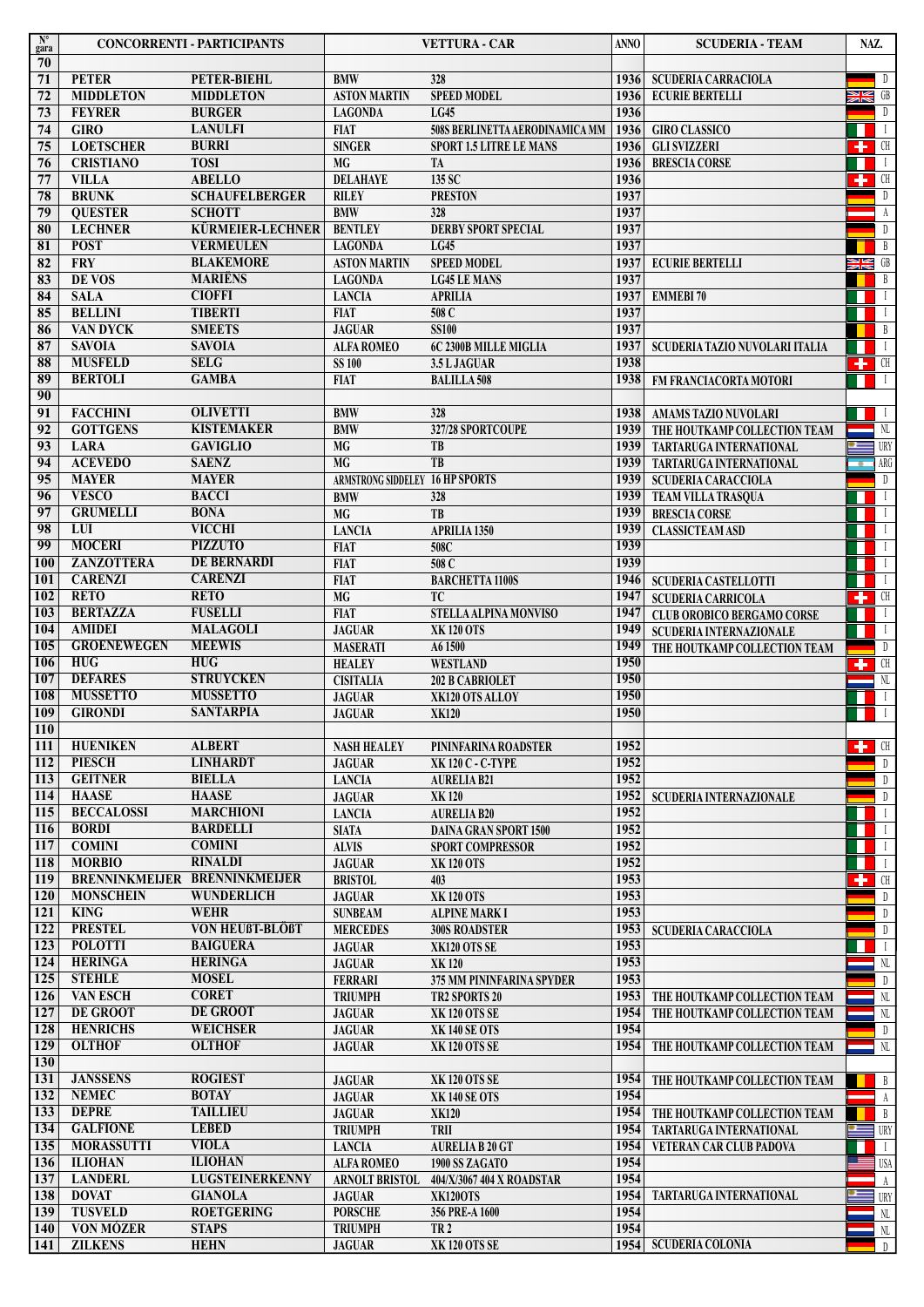| $\mathbf{N}^{\circ}$<br>gara | <b>CONCORRENTI - PARTICIPANTS</b>  |                                                 | <b>VETTURA - CAR</b>                   |                                                                | <b>ANNO</b>  | <b>SCUDERIA - TEAM</b>                |                                                                                                                                            | NAZ.                                                                   |  |
|------------------------------|------------------------------------|-------------------------------------------------|----------------------------------------|----------------------------------------------------------------|--------------|---------------------------------------|--------------------------------------------------------------------------------------------------------------------------------------------|------------------------------------------------------------------------|--|
| 142                          | <b>CHERSEVANI</b>                  | DE CASTELLO                                     | <b>ARNOLT BRISTOL</b>                  | <b>BOLIDE</b>                                                  | 1954         | <b>SCUDERIA TAZIO NUVOLARI ITALIA</b> |                                                                                                                                            | $\mathsf{L}$                                                           |  |
| 143                          | <b>BIEDERMANN</b>                  | <b>BELLO-BIEDERMANN</b>                         | <b>FIAT</b>                            | 8V ZAGATO                                                      | 1954         | <b>SCUDERIA INTERNAZIONALE</b>        |                                                                                                                                            | $\Box$                                                                 |  |
| 144                          | <b>RONZONI</b>                     | <b>PERSONENI</b>                                | <b>FIAT</b>                            | 1100 TV COUPÈ PININFARINA                                      | 1954         | <b>CLUB OROBICO BERGAMO CORSE</b>     |                                                                                                                                            | $\blacksquare$                                                         |  |
| 145                          | <b>REGGIANI</b>                    | <b>ROTA</b>                                     | <b>JAGUAR</b>                          | XK 120 OTS-SE                                                  | 1954         | SCUDERIA TAZIO NUVOLARI ITALIA        |                                                                                                                                            | <b>THE LE</b>                                                          |  |
| 146                          | <b>PARADISI</b><br><b>SHINTANI</b> | <b>PARADISI</b><br><b>KOKONNO</b>               | <b>AUSTIN HEALEY</b><br><b>RENAULT</b> | 100BN1<br><b>750 SPORT</b>                                     | 1954<br>1954 | PESCARA CORSE VETERAN CAR             |                                                                                                                                            | $\perp$<br>$\Box$ JAP                                                  |  |
| 147<br>148                   | <b>MOLLEMA</b>                     | <b>KLOOSTERHUIS</b>                             | <b>PORSCHE</b>                         | 356                                                            | 1955         | THE HOUTKAMP COLLECTION TEAM          |                                                                                                                                            | $\blacksquare$ NL                                                      |  |
| 149                          | <b>HARTMANN</b>                    | <b>HARTMANN</b>                                 | <b>AUSTIN HEALEY</b>                   | 100 S                                                          | 1955         | <b>SCUDERIA CARACCIOLA</b>            |                                                                                                                                            | $\mathbb{D}$                                                           |  |
| 150                          |                                    |                                                 |                                        |                                                                |              |                                       |                                                                                                                                            |                                                                        |  |
| 151                          | <b>STRULJK</b>                     | <b>STRUIJK</b>                                  | <b>AUSTIN HEALEY</b>                   | 100/4 BN 2 M                                                   | 1955         | THE HOUTKAMP COLLECTION TEAM          |                                                                                                                                            | $\blacksquare$ NL                                                      |  |
| 152                          | <b>SANDERS</b>                     | VAN DE LOO                                      | MG                                     | <b>MAGNETTE ZA</b>                                             | 1955         | THE HOUTKAMP COLLECTION TEAM          |                                                                                                                                            | $\blacksquare$ NL                                                      |  |
| 153                          | <b>LACKERBAUER</b>                 | <b>FUCHS</b>                                    | <b>AUSTIN HEALEY</b>                   | <b>BN1/100 LEMANS</b>                                          | 1955         |                                       |                                                                                                                                            | D                                                                      |  |
| 154                          | <b>WESTERMAN</b>                   | <b>GONG</b>                                     | <b>PORSCHE</b>                         | 356 CABRIO                                                     | 1955         |                                       |                                                                                                                                            | $\blacksquare$ NL                                                      |  |
| 155                          | <b>WESTERMAN</b>                   | <b>IMMINGA</b>                                  | <b>PORSCHE</b>                         | 356 CABRIO                                                     | 1955         |                                       |                                                                                                                                            | NL                                                                     |  |
| 156                          | <b>TEN BRINKE</b>                  | <b>SCHUURMAN</b>                                | <b>PORSCHE</b>                         | 356 CABRIO                                                     | 1955         |                                       |                                                                                                                                            | $\blacksquare$ NL                                                      |  |
| 157                          | <b>DEN HARTOG</b>                  | <b>BARENTS</b>                                  | <b>PORSCHE</b>                         | 356 CABRIO                                                     | 1955         |                                       |                                                                                                                                            | NL                                                                     |  |
| 158                          | VAN MAANEN                         | <b>ENGELSMA</b>                                 | <b>PORSCHE</b>                         | 356 CABRIO                                                     | 1955<br>1955 |                                       |                                                                                                                                            | - NL<br>NL                                                             |  |
| 159<br>160                   | <b>LESSCHER</b><br><b>FILIUS</b>   | <b>LESSCHER</b><br><b>FILIUS - VAN STRAALEN</b> | <b>PORSCHE</b><br><b>FIAT</b>          | 356 CABRIO<br>1100 103 MM BERLINA                              | 1955         | RESIDENTIE RALLY TEAM                 |                                                                                                                                            | NL.                                                                    |  |
| 161                          | <b>MUELLER</b>                     |                                                 | <b>MERCEDES BENZ</b>                   | <b>GULLWING</b>                                                | 1955         |                                       |                                                                                                                                            | $\begin{array}{cc} \begin{array}{cc} \text{H} \end{array} \end{array}$ |  |
| 162                          | <b>KREBS</b>                       | <b>GNAEGI</b><br><b>KREBS</b>                   | DAIMLER-BENZ                           | 190SL                                                          | 1955         | <b>SCUDERIA CARACCIOLA</b>            |                                                                                                                                            | $\blacksquare$                                                         |  |
| 163                          | <b>SEGALE</b>                      | <b>SEGALE</b>                                   | <b>OSCA</b>                            | <b>TN1500</b>                                                  | 1955         |                                       |                                                                                                                                            | $\mathbf{L}$                                                           |  |
| 164                          | <b>VENEZIANO</b>                   | <b>VENEZIANO</b>                                | <b>FIAT</b>                            | 1100/103                                                       | 1955         |                                       |                                                                                                                                            | $\blacksquare$                                                         |  |
| 165                          | <b>BENETTI</b>                     | <b>MARCHISIO</b>                                | <b>PORSCHE</b>                         | <b>356 SPEEDSTER</b>                                           | 1955         | <b>BRESCIA CORSE</b>                  |                                                                                                                                            | $\perp$                                                                |  |
| 166                          | <b>ZANOTTI</b>                     | <b>GUIDI</b>                                    | <b>FIAT</b>                            | 1100/103 TV                                                    | 1955         | <b>CLASSICTEAM ASD</b>                |                                                                                                                                            |                                                                        |  |
| <b>167</b>                   | <b>GIERAT</b>                      | <b>GIERAT</b>                                   | <b>JAGUAR</b>                          | <b>XK 140 FHC</b>                                              | 1955         |                                       |                                                                                                                                            | $\neg$ PL                                                              |  |
| 168                          | <b>BERTOLOTTI</b>                  | <b>PRANDELLI</b>                                | <b>PORSCHE</b>                         | <b>356 SPEEDSTER</b>                                           | 1955         |                                       |                                                                                                                                            | $\perp$                                                                |  |
| <b>169</b>                   | <b>BEHRENS</b>                     | <b>BEHRENS</b>                                  | <b>JAGUAR</b>                          | <b>XK140 FHC</b>                                               | 1956         |                                       |                                                                                                                                            | D                                                                      |  |
| <b>170</b>                   |                                    |                                                 |                                        |                                                                |              |                                       |                                                                                                                                            |                                                                        |  |
| <b>171</b>                   | <b>CHALHOUB</b>                    | <b>ZERAA</b>                                    | <b>MERCEDES</b>                        | <b>SL190</b>                                                   | 1956         |                                       |                                                                                                                                            | $\leftarrow$ LBN                                                       |  |
| 172                          | <b>KAESER</b>                      | <b>KAESER</b>                                   | PORSCHE CHAMONIX 550 SPYDER            |                                                                | 1956         |                                       |                                                                                                                                            | D                                                                      |  |
| $\overline{173}$             | <b>PIERER</b>                      | <b>BRANDSTAETTER</b>                            | <b>AUSTIN</b>                          | A35                                                            | 1956<br>1956 |                                       |                                                                                                                                            | A<br>D                                                                 |  |
| 174<br>175                   | <b>BERGER</b><br><b>GSCHWEND</b>   | <b>BERGER</b><br><b>HANNELORE</b>               | <b>PORSCHE</b><br><b>ALFA ROMEO</b>    | 356A SPEEDSTER 1600S<br><b>BARCHETTA GIULETTA COMPETIZIONE</b> | 1956         | <b>SCUDERIA CARACCIOLA</b>            |                                                                                                                                            | D                                                                      |  |
| 176                          | <b>PRESTEL</b>                     | <b>PRESTEL</b>                                  | <b>AUSTIN HEALEY</b>                   | 100 BN2                                                        | 1956         | <b>SCUDERIA CARACCIOLA</b>            |                                                                                                                                            | $\Box$                                                                 |  |
| <b>177</b>                   | <b>DUMOLIN</b>                     | <b>VERHELST</b>                                 | <b>MERCEDES</b>                        | <b>190SL</b>                                                   | 1956         | THE HOUTKAMP COLLECTION TEAM          |                                                                                                                                            | $\mathsf{B}$                                                           |  |
| 178                          | <b>KUIPER</b>                      | <b>KUIPER</b>                                   | <b>AUSTIN HEALEY</b>                   | 100 Le Mans                                                    | 1956         | THE HOUTKAMP COLLECTION TEAM          |                                                                                                                                            | $\blacksquare$ NL                                                      |  |
| 179                          | <b>GROENEWEGEN</b>                 | <b>BECKERS</b>                                  | <b>JAGUAR</b>                          | XK140 OTS                                                      | 1956         | THE HOUTKAMP COLLECTION TEAM          |                                                                                                                                            | $\Box$                                                                 |  |
| <b>180</b>                   | <b>ROVESTA</b>                     | <b>TALASSI</b>                                  | <b>MERCEDES</b>                        | 190 SL                                                         | 1956         | SCUDERIA TAZIO NUVOLARI ITALIA        |                                                                                                                                            | $\mathbf{L}$                                                           |  |
| 181                          | <b>PENITENTI</b>                   | <b>PENITENTI</b>                                | <b>MERCEDES</b>                        | 250 SE COUPE'                                                  | 1965         | SCUDERIA TAZIO NUVOLARI ITALIA        |                                                                                                                                            | <b>THEFT</b>                                                           |  |
|                              | 182 SALERI                         | <b>RUFFINI</b>                                  | MG                                     | $\mathbf{A}$                                                   |              | 1956 EMMEBI 70                        | $\begin{array}{ c c c c c }\hline \textbf{u} & \textbf{u} & \textbf{u} \ \hline \textbf{u} & \textbf{u} & \textbf{u} \ \hline \end{array}$ |                                                                        |  |
| $\overline{183}$             | <b>GERBER</b>                      | <b>LEUENBERGER</b>                              | MERCEDES-BENZ                          | 190 SL                                                         | 1956         |                                       |                                                                                                                                            | $\leftarrow$ CH                                                        |  |
| 184                          | <b>SERRI</b>                       | <b>SACCO</b>                                    | <b>PORSCHE</b>                         | 356 A 1600 S                                                   | 1956         |                                       |                                                                                                                                            | $\blacksquare$                                                         |  |
| 185                          | <b>INGEGNO</b>                     | <b>WHEELEY</b>                                  | <b>FIAT</b>                            | 600                                                            | 1957         | THE HOUTKAMP COLLECTION TEAM          |                                                                                                                                            | $\equiv$ USA                                                           |  |
| 186                          | <b>AESCHLIMANN</b>                 | DE MOURA                                        | <b>ASTON MARTIN</b>                    | <b>DB MK III</b>                                               | 1957         |                                       |                                                                                                                                            | $\leftarrow$ CH                                                        |  |
| 187                          | <b>RAPPALLINI</b>                  | <b>SPINA</b>                                    | <b>TRIUMPH</b>                         | TR3A                                                           | 1957         | TARTARUGA INTERNATIONAL               |                                                                                                                                            | ARG                                                                    |  |
| 188<br>189                   | <b>PELLADONI</b><br><b>GIORGI</b>  | <b>GAIONI</b><br><b>MALASPINA</b>               | <b>ALFA ROMEO</b><br>MG                | 1900SUPER                                                      | 1957<br>1957 | <b>VCC CARDUCCI</b>                   | H                                                                                                                                          | $\mathbf{I}$<br>$\blacksquare$                                         |  |
| <b>190</b>                   |                                    |                                                 |                                        | <b>MGA</b>                                                     |              |                                       |                                                                                                                                            |                                                                        |  |
| 191                          | <b>TALAMINI</b>                    | <b>CANESTRELLI</b>                              | <b>PORSCHE</b>                         | 356AT1                                                         | 1957         | <b>REGISTRO ITALIANO PORSCHE 356</b>  |                                                                                                                                            | $\blacksquare$                                                         |  |
| $\overline{192}$             | <b>GUERRA</b>                      | <b>FERRARI</b>                                  | <b>LANCIA</b>                          | <b>APPIA II<sup>°</sup> SERIE</b>                              | 1957         |                                       |                                                                                                                                            | $\blacksquare$                                                         |  |
| 193                          | DE POLI                            | <b>RANDONE</b>                                  | <b>AUSTIN HEALEY</b>                   | 100/6 BN4                                                      | 1957         | <b>CMAE SQUADRA CORSE</b>             |                                                                                                                                            | $\blacksquare$                                                         |  |
| 194                          | <b>OERTIG</b>                      | <b>OERTIG</b>                                   | <b>PORSCHE</b>                         | 365 A SEEDSTER                                                 | 1957         | AP RACING SUPPORT                     |                                                                                                                                            | $\leftarrow$ CH                                                        |  |
| 195                          | <b>GNUDI</b>                       | <b>PIETROPAOLO</b>                              | <b>PORSCHE</b>                         | 356 A-T2 COUPE CARRERA GS                                      | 1958         | REGISTRO ITALIANO PORSCHE 356         |                                                                                                                                            | $\blacksquare$                                                         |  |
| 196                          | <b>GASBARRI</b>                    | <b>MACCAFERRI</b>                               | <b>PORSCHE</b>                         | 356 T 2                                                        | 1958         | REGISTRO ITALIANO PORSCHE 356         |                                                                                                                                            | $\blacksquare$                                                         |  |
| 197                          | <b>GOTTGENS</b>                    | <b>AUKEMA</b>                                   | <b>PORSCHE</b>                         | 356A                                                           | 1959         | THE HOUTKAMP COLLECTION TEAM          |                                                                                                                                            | $\blacksquare$ NL                                                      |  |
| 198                          | <b>KOEHLER</b>                     | <b>SOUREK</b>                                   | <b>PORSCHE</b>                         | 356 CONVERTIBLE D                                              | 1959         |                                       |                                                                                                                                            | D                                                                      |  |
| <b>199</b>                   | <b>MAY</b>                         | <b>MAY</b>                                      | <b>BMW</b>                             | 507 ROADSER                                                    | 1959         |                                       |                                                                                                                                            | $\Box$                                                                 |  |
| 200                          | <b>SCHRADER</b>                    | <b>WALETZKO</b>                                 | <b>AUSTIN HEALEY</b>                   | 3000 MK1                                                       | 1959         |                                       |                                                                                                                                            | $\Box$                                                                 |  |
| 201<br>202                   | <b>MALAGOLI</b><br><b>BASSAN</b>   | <b>ZAPPA</b><br><b>FAVOTTO</b>                  | MG                                     | A                                                              | 1959<br>1959 | <b>SCUDERIA INTERNAZIONALE</b>        |                                                                                                                                            | $\blacksquare$                                                         |  |
| 203                          | <b>ARENZ</b>                       | <b>ARENZ</b>                                    | <b>CHEVROLET</b><br><b>PORSCHE</b>     | <b>CORVETTE C1</b><br>356 A COUPE                              | 1959         |                                       |                                                                                                                                            | $\blacksquare$<br>D                                                    |  |
| 204                          | <b>SATINK</b>                      | <b>SATINK</b>                                   | <b>JAGUAR</b>                          | XK150DHC                                                       | 1959         |                                       |                                                                                                                                            | $\blacksquare$ NL                                                      |  |
| 205                          | <b>VON JOEST</b>                   | <b>WASMUTH</b>                                  | <b>ASTON MARTIN</b>                    | DB 2/4 MKIII                                                   | 1959         |                                       |                                                                                                                                            | $\Box$                                                                 |  |
| 206                          | <b>MARCOLI</b>                     | <b>FLENGHI</b>                                  | <b>JAGUAR</b>                          | <b>XK150 DHC</b>                                               | 1959         |                                       |                                                                                                                                            | <b>TELEVISION</b>                                                      |  |
| 207                          | <b>GINESI</b>                      | <b>ROHR</b>                                     | <b>PORSCHE</b>                         | 356 A 1600 SUPER GT                                            | 1959         | AMAMS TAZIO NUVOLARI                  |                                                                                                                                            | $\leftarrow$ CH                                                        |  |
| 208                          | <b>BRESCIANI</b>                   | <b>FERRARI</b>                                  | <b>AUSTIN HEALEY</b>                   | BN4L                                                           | 1959         | <b>MIRABELLA</b>                      |                                                                                                                                            | $\blacksquare$                                                         |  |
| 209                          | <b>SPAGGIARI</b>                   | <b>SPAGGIARI</b>                                | <b>AUSTIN HEALEY</b>                   | <b>SPRITE MK.1</b>                                             | 1959         | <b>HCC VERONA</b>                     |                                                                                                                                            | $\blacksquare$                                                         |  |
| 210                          |                                    |                                                 |                                        |                                                                |              |                                       |                                                                                                                                            |                                                                        |  |
| $\overline{211}$             | <b>VAN HATTEM</b>                  | <b>CALIS</b>                                    | <b>ALFA ROMEO</b>                      | 2000 SPIDER TOURING                                            | 1960         | THE HOUTKAMP COLLECTION TEAM          |                                                                                                                                            | $\overline{\phantom{a}}$ NL                                            |  |
| $\overline{212}$             | <b>MALAGOLI</b>                    | <b>CAMURATI</b>                                 | AC                                     | <b>BRISTOL</b>                                                 | 1960         | <b>SCUDERIA INTERNAZIONALE</b>        |                                                                                                                                            | $\blacksquare$                                                         |  |
| 213                          | <b>BRUSE</b>                       | <b>MAINO</b>                                    | <b>PORSCHE</b>                         | 356 B /1600 DRAUZ ROASTER                                      | 1960         |                                       |                                                                                                                                            | $\Box$                                                                 |  |